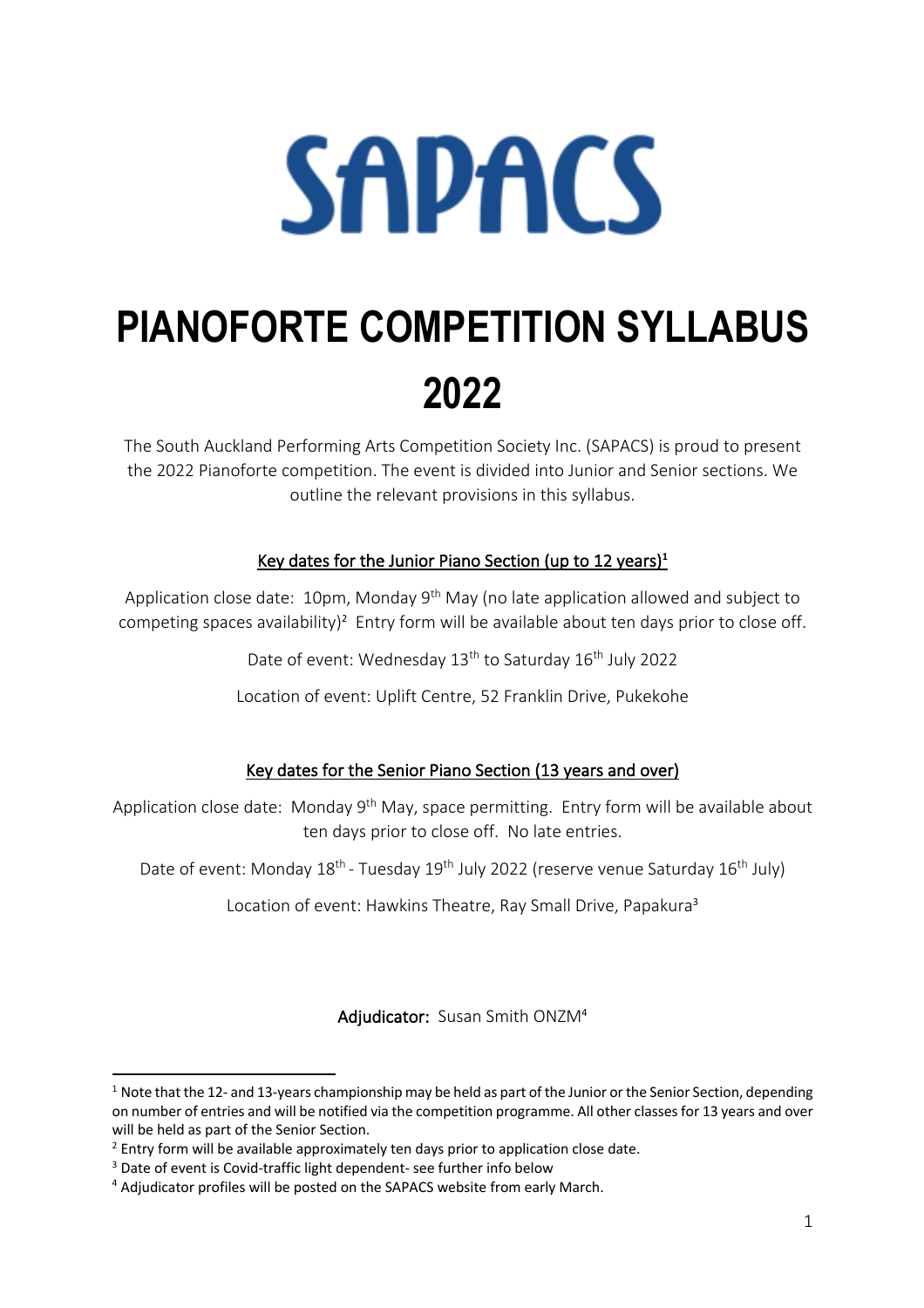# Contents

| 1.  |  |
|-----|--|
| 2.  |  |
| 3.  |  |
| 4.  |  |
| 5.  |  |
| 6.  |  |
| 7.  |  |
| 8.  |  |
| 9.  |  |
| 10. |  |
| 11. |  |
| 12. |  |
|     |  |
|     |  |
|     |  |
| (a) |  |
| (b) |  |
| (c) |  |
|     |  |
|     |  |
| (a) |  |
| (b) |  |
| (c) |  |
| (d) |  |
| (e) |  |
| (f) |  |
| (g) |  |
| (h) |  |
| (i) |  |
|     |  |
| (a) |  |
| (b) |  |
| (c) |  |
| (d) |  |
|     |  |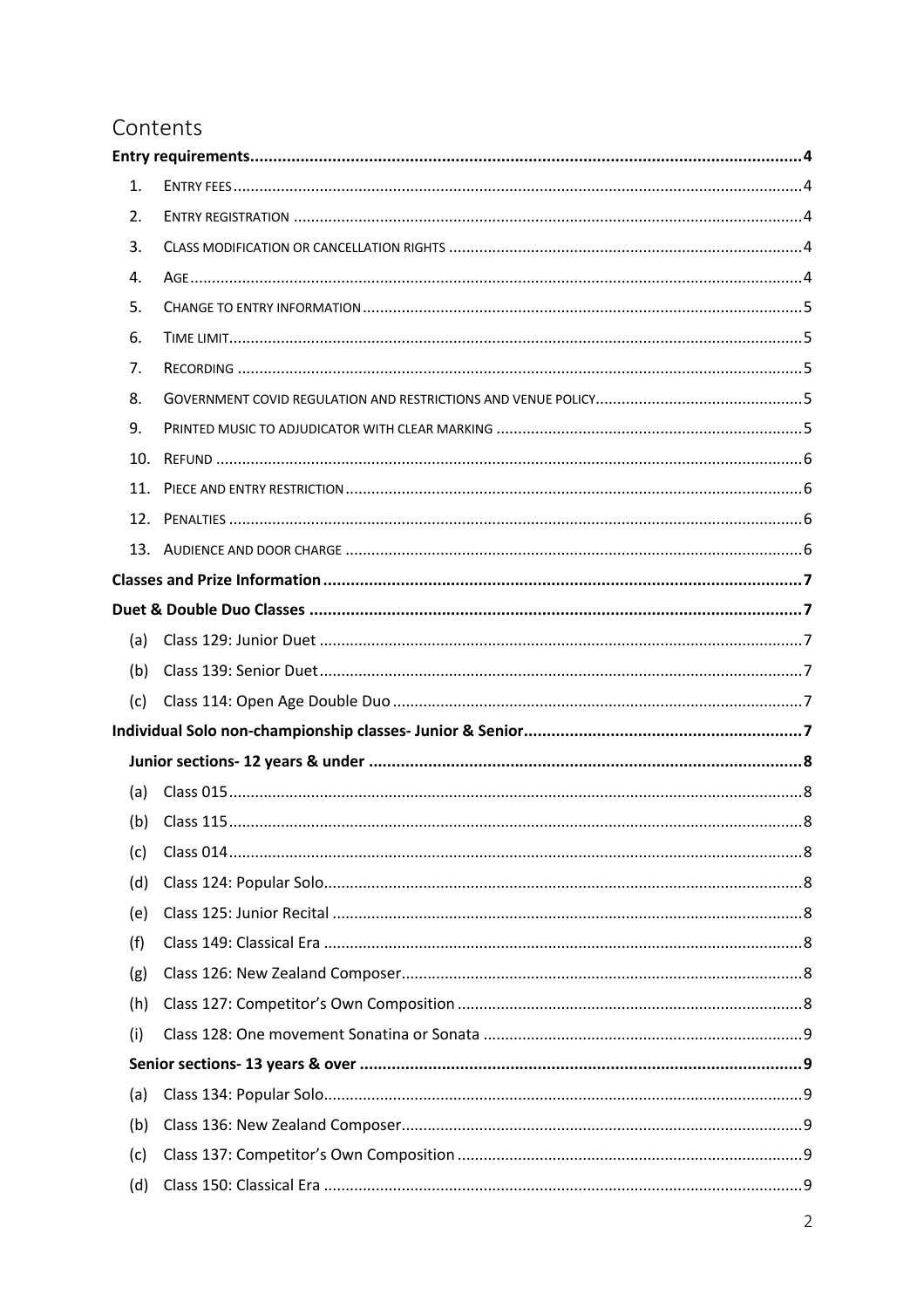| (e) |  |  |  |  |
|-----|--|--|--|--|
| (f) |  |  |  |  |
| (g) |  |  |  |  |
|     |  |  |  |  |
| (a) |  |  |  |  |
| (b) |  |  |  |  |
|     |  |  |  |  |
| (a) |  |  |  |  |
| (b) |  |  |  |  |
| (c) |  |  |  |  |
| (d) |  |  |  |  |
| (e) |  |  |  |  |
|     |  |  |  |  |
| (a) |  |  |  |  |
| (b) |  |  |  |  |
| (c) |  |  |  |  |
| (d) |  |  |  |  |
| (e) |  |  |  |  |
| (f) |  |  |  |  |
|     |  |  |  |  |
|     |  |  |  |  |

Welcome to the 58<sup>th</sup> annual SAPACS Festival! If this will be your first competition with us, then we are especially looking forward to hearing you play. We would ask that you take careful note of all information contained in this Syllabus.

The definition of musical eras that SAPACS has adopted is below:

For the Baroque era, the work presented must have been composed during the Baroque era. Suggested composers could be JS Bach, Handel, or D Scarlatti but this class is not restricted to those composers.

For the Classical era, the work presented must have been composed between 1735 to 1825, thus it may overlap with the surrounding era of late baroque and early romantic. (TWO SPECIAL CLASSES ONLY)

For the Romantic or impressionist era, the work must be composed from the time of John Field and Schubert through to the early 20th Century.

For 20th Century to Present Day, the work should be post-romantic in style and by a composer who was alive in 1930 or up to the present day.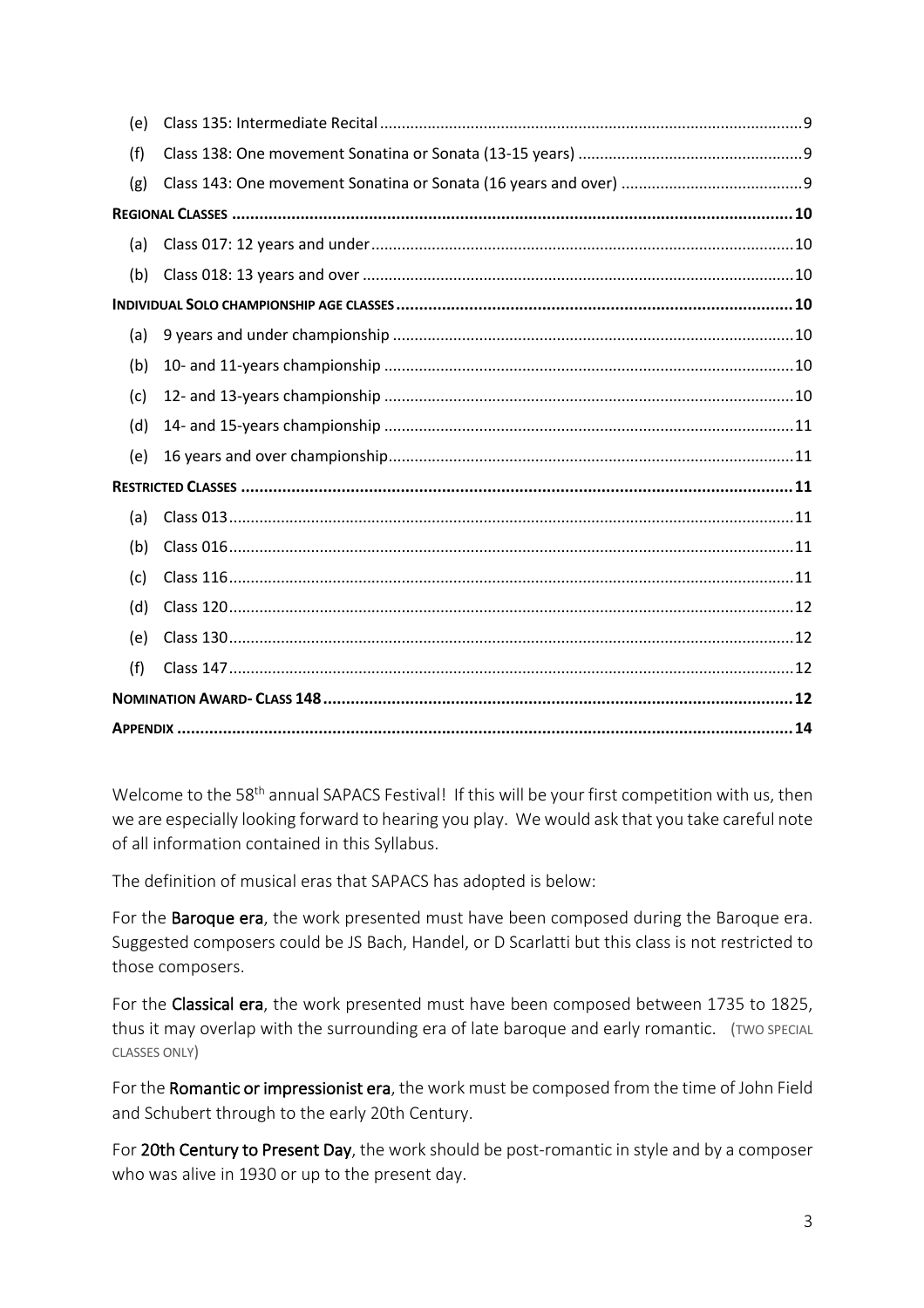# Entry requirements

#### 1. ENTRY FEES

For each entry, please note the components of fees. \$16 online registration fee applies to each individual competitor - which you only need to pay once for this event to cover all art forms. \$10 for each entry for the venue hire and a ticket entry for the competitor's support person.

There are three class fees- \$8 for each individual class; \$12 for each duet and recital class; \$16 for Nomination Award.

Note for duet/ duo classes: If one or both competitors is already registered as a solo performer, no further \$16 registration fee is payable- just the \$12 entry fee. If neither participant is registered, then one registration fee of \$16 is payable in addition to the \$12 entry fee.

All entries must be paid for as soon as your invoice is emailed to you. Invoices are payable by credit card or by internet banking to SAPACS bank account 12-3031-0793879-00: **reference** is your entry/registration number and **particulars**is the participant's name. Failure to pay for your entries may result in your entry being cancelled.

#### 2. ENTRY REGISTRATION

Participants must submit entries to the competition electronically via the SAPACS website on www.sapacs.nz. An online registration link will be available on the SAPACS website when applications open. Please note key dates given on page one of the syllabus as we do not accept late entries.

Note to teachers: please ask your students to submit their own entries online. They will receive an invoice and summary of their entered classes, which you can then check for them. In exceptional circumstances, if a teacher submits entries for their students, then they must not use the teaching studio details as the competitor's details. Where the competitor and teacher contact detail are the same, the entry will take longer to be accepted as it will be manually followed up.

Please ensure all information (personal detail and piece info) is spelt correctly. Check that the piece is entered into the correct genre e.g., a piece by Bach should not be entered in the Romantic era class.

#### 3. CLASS MODIFICATION OR CANCELLATION RIGHTS

The SAPACS executive reserves the right to combine, cancel or divide any competition classes where insufficient or large entry numbers are received. Because each class has a maximum item number that can fit in the allocated days, once that number has been reached, the online entry link will be removed, and no further entries will be accepted.

#### 4. AGE

**Age as at 25th June 2022 applies to all sections at SAPACS.** Do not use your age as at competition day. The Nomination Awards are the only classes with a different cut-off. SAPACS reserves the right to request evidence of age.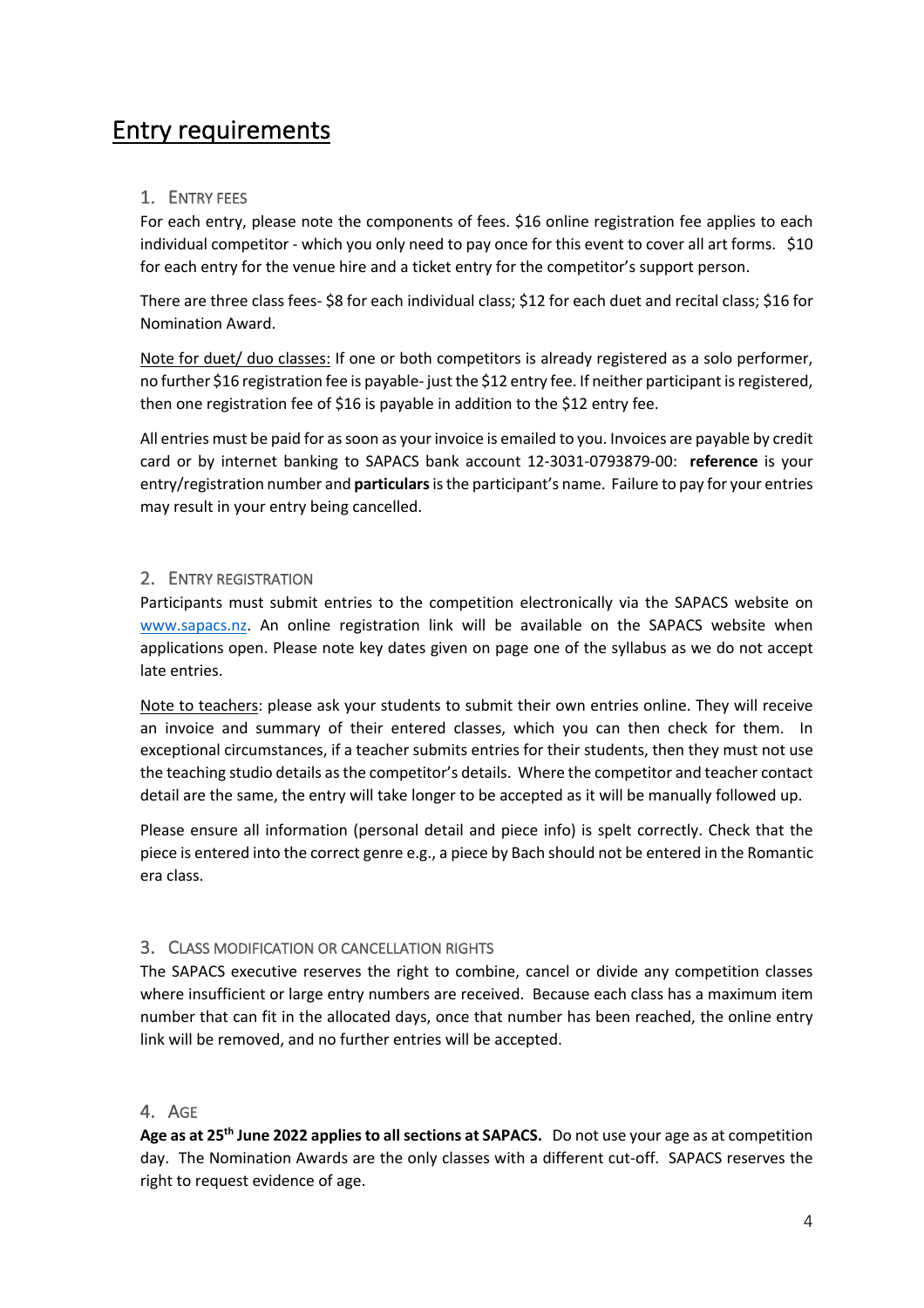#### 5. CHANGE TO ENTRY INFORMATION

Should you wish to add any missing detail or correct submitted entry information, please do not submit the entry again. Please contact Lynda lynda@sapacs.nz or phone 09 2385861 if you need to add or change submitted information. Change of title once the programme has been published will result in a penalty (see Penalties below).

#### 6. TIME LIMIT

Each class has a time limit specified in the syllabus and these are strictly enforced. Failure to adhere to the time limit will result in penalties (see Penalties below). A bell may be rung by the adjudicator if the item is excessively long. You may musically edit a longer piece to fit it to the time limit without incurring a penalty.

Note to competitors: you may only play one piece in each class unless your pieces are directly related to each other e.g., two movements of a work or selections from a suite. Do not play two unrelated pieces just to make up the time limit.

#### 7. RECORDING

Recording is permitted with the performers' consent. Please note that any recording should not block or obscure the adjudicator's view and you cannot record the adjudicator.

Note: It is an offence to record competitors where you have not obtained specific permission from them **and** their caregivers (for those under 16 years).

8. GOVERNMENT COVID REGULATION AND RESTRICTIONS AND VENUE POLICY Junior Section- the Uplift Centre in Pukekohe is available at all "traffic light settings".

Senior Section- the Hawkins Theatre is **not** available under the "Red Traffic Light Setting". In the event of the Hawkins Theatre being unavailable in July 2022, the Senior Piano Section will be held in the Uplift Centre in Pukekohe.

SAPACS will adhere to all government settings and mandates that are in place in July and will keep all pianists and their families advised of the situation closer to the time.

#### 9. PRINTED MUSIC TO ADJUDICATOR WITH CLEAR MARKING

A clear photocopy or the original music must be provided to the adjudicator before your performance. There is no photocopier available at the venue so you must bring your own adjudicator copy to the venue.

You are reminded that to comply with copyright laws, you must use a published or legally downloaded music copy. Disqualification applies to competitors playing from photocopied music.

On the adjudicator copy music, you must mark the competitor's name, class and number on the top right-hand corner of the music.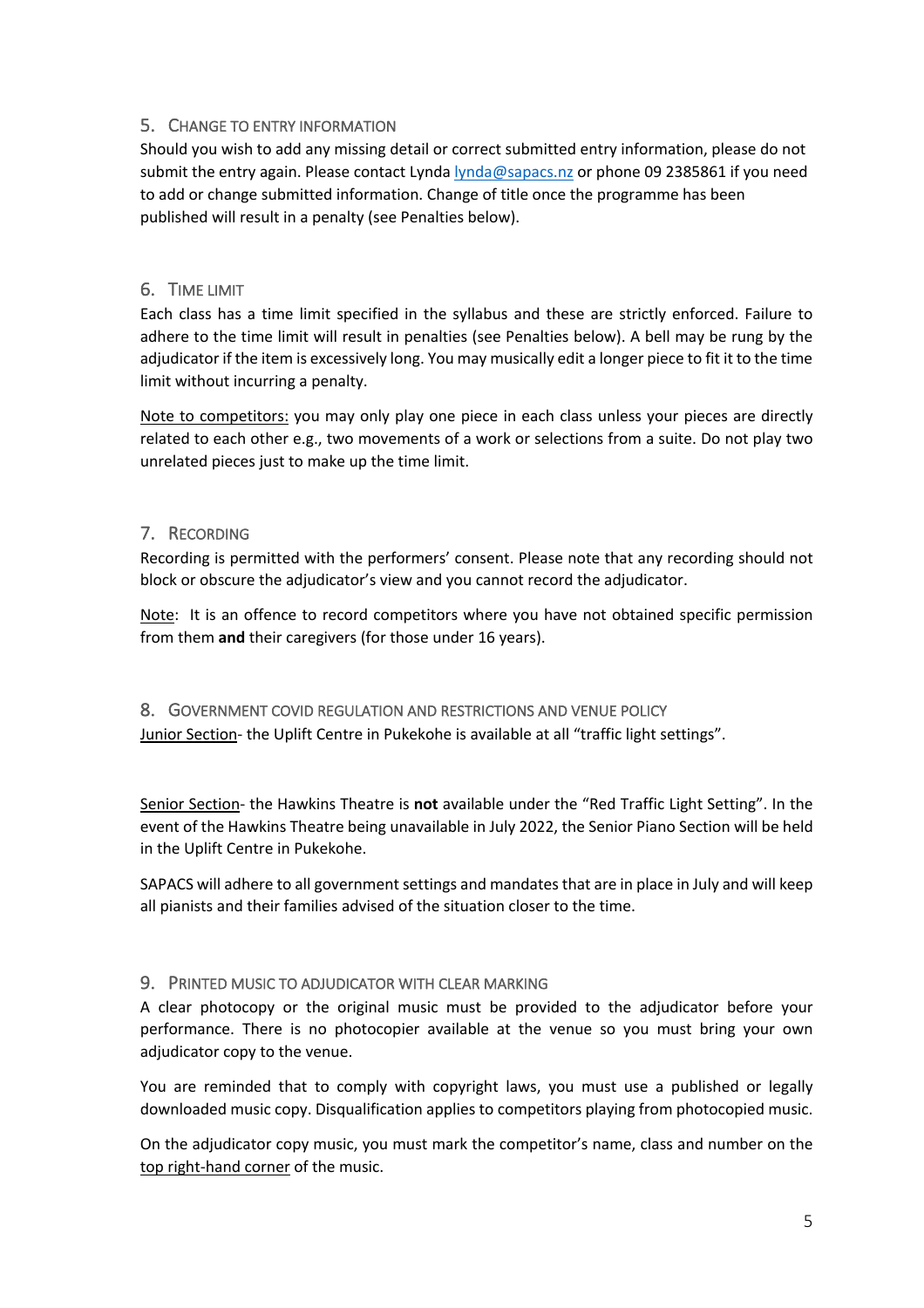#### 10.REFUNDS

Refunds are not available except where the Society cancels your classes or your part of the competition. In exceptional circumstances, please contact lynda@sapacs.nz.

#### 11.PIECE AND ENTRY RESTRICTION

You may **not** play the same piece in more than one class. For example, you cannot enter a piece in the restricted class and then perform it again in another class. Also, participants are **not to perform** a piece that they have already won a first prize with, in this competition, in the past 3 years.

#### 12.PENALTIES

Penalties and deductions will be shown clearly on all Report Sheets. The following penalties will apply:

- (a) 3 penalty points for a change of title once the programme has been placed online.
- (b) 3 penalty points for exceeding the stated time limit by more than ten seconds.
- (c) Disqualification for using illegally obtained music.

#### 13.AUDIENCE AND DOOR CHARGE

Note that audiences are bound by the event and venue policies.

One support person is granted automatic entry with each registration. You may wish to make additional donations at the door. At the Uplift Centre, other audience/ support person entry is chargeable at the door, with fee shown below. Hawkins Theatre operates on a donation system, using the table below as a guide.

You may also pre-order a 'Friends' pass (for \$20) to access the whole competition if you are attending more than one art form. Contact lynda@sapacs.nz to arrange it.

|            | Adult | <b>Student/Seniors</b> |
|------------|-------|------------------------|
| 1 session  |       |                        |
| 2 sessions | S8    |                        |
| 3 sessions | ٬1∩   |                        |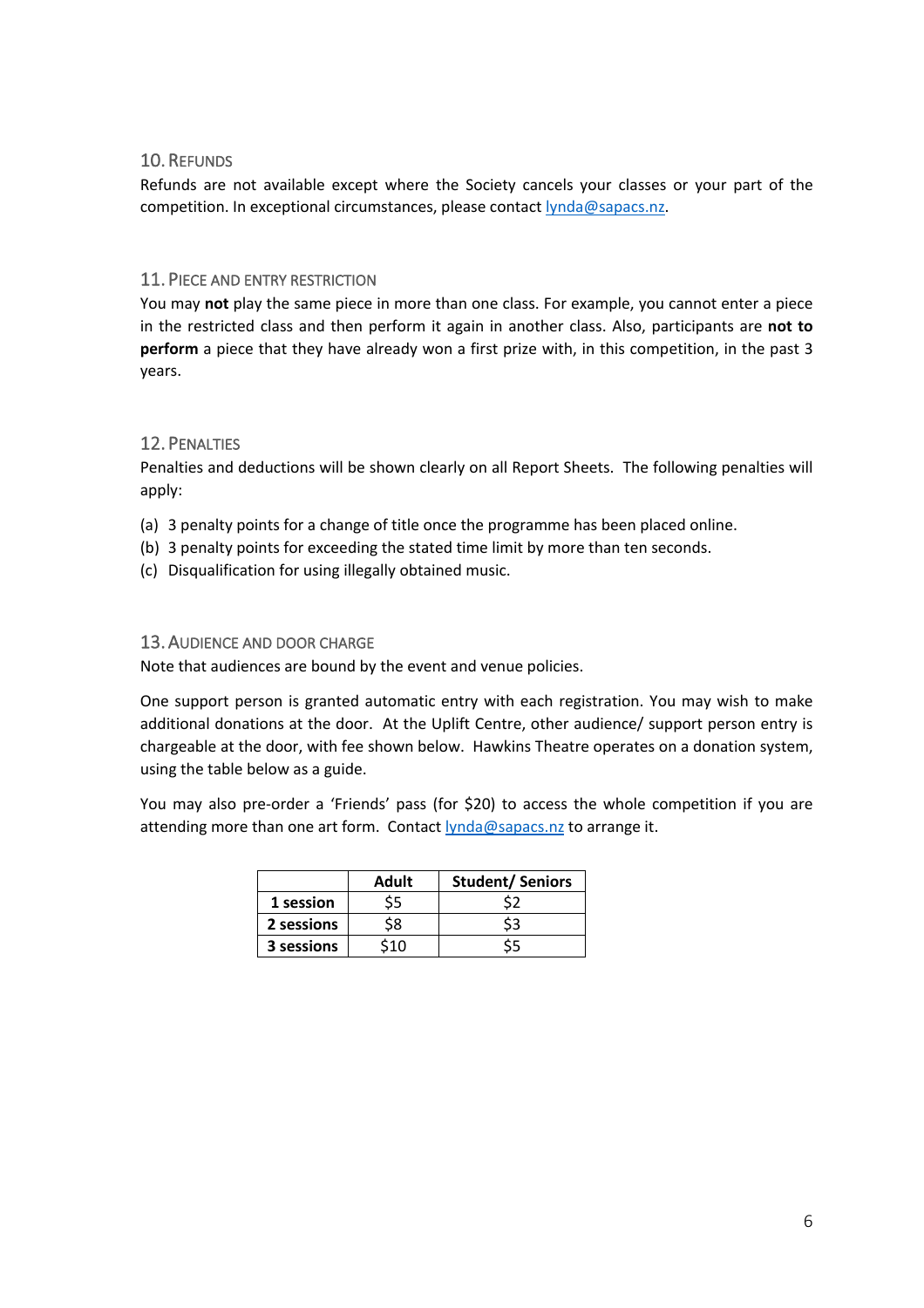# Classes and Prize Information

There are several categories in the 2022 Pianoforte competition, in both the Junior and the Senior sections. Details of each class and syllabus information is below. A table showing all classes is available under Appendix 1 of this syllabus. Any further awards, prizes, scholarships etc will be advised in the programme.

**OUR CURRENT SPONSORS OF THE PIANO SECTION**: Miniatures, Medals, Advertising and Cash Prizes are listed below, and we extend sincere thanks to our sponsors.

**Major Sponsors**5: Jean Phillpotts, Auckland Branch of the Institute of Registered Music Teachers, Patricia Appleton, Piano Teacher East Auckland, Moira Moore, Anonymous Supporter, Clevedon Valley Music Foundation Trust, Gemma Lee

**General Sponsors**: The Jun Family, Janet Andres, C Huang & W Xu, Marie Morrison, Alison Dakin, Fleur Chee, Pukekohe South Doctors, The Mosley Family, ABRSM Auckland, Justin Bird

# Duet & Double Duo Classes

Entry fee for each class is \$12; please enter these classes on one entry form, and name the other player(s)

(a) Class 129: Junior Duet

Age requirement: 12 years & under Piece requirement: any own choice to be played on one piano; limited to 4 mins Prize: \$25 First place, \$15 second place and \$10 third place

(b) Class 139: Senior Duet

Age requirement: one competitor must be 13 years or over and the other competitor can be any age

Piece requirement: any own choice to be played on one piano; limited to 5 mins Prize: \$25 First place, \$15 second place and \$10 third place

(c) Class 114: Open Age Double Duo

No age requirement Piece requirement: any own choice to be played on two pianos; limited to 5 mins Prize: \$40 First place and \$20 second place

# Individual Solo non-championship classes - Junior & Senior

Medals are awarded to winners and placegetters in all junior classes, except where otherwise stated. Senior class prize money is \$12 first, \$10 second, \$8 third – except where otherwise stated.

 $5$  \$50 or more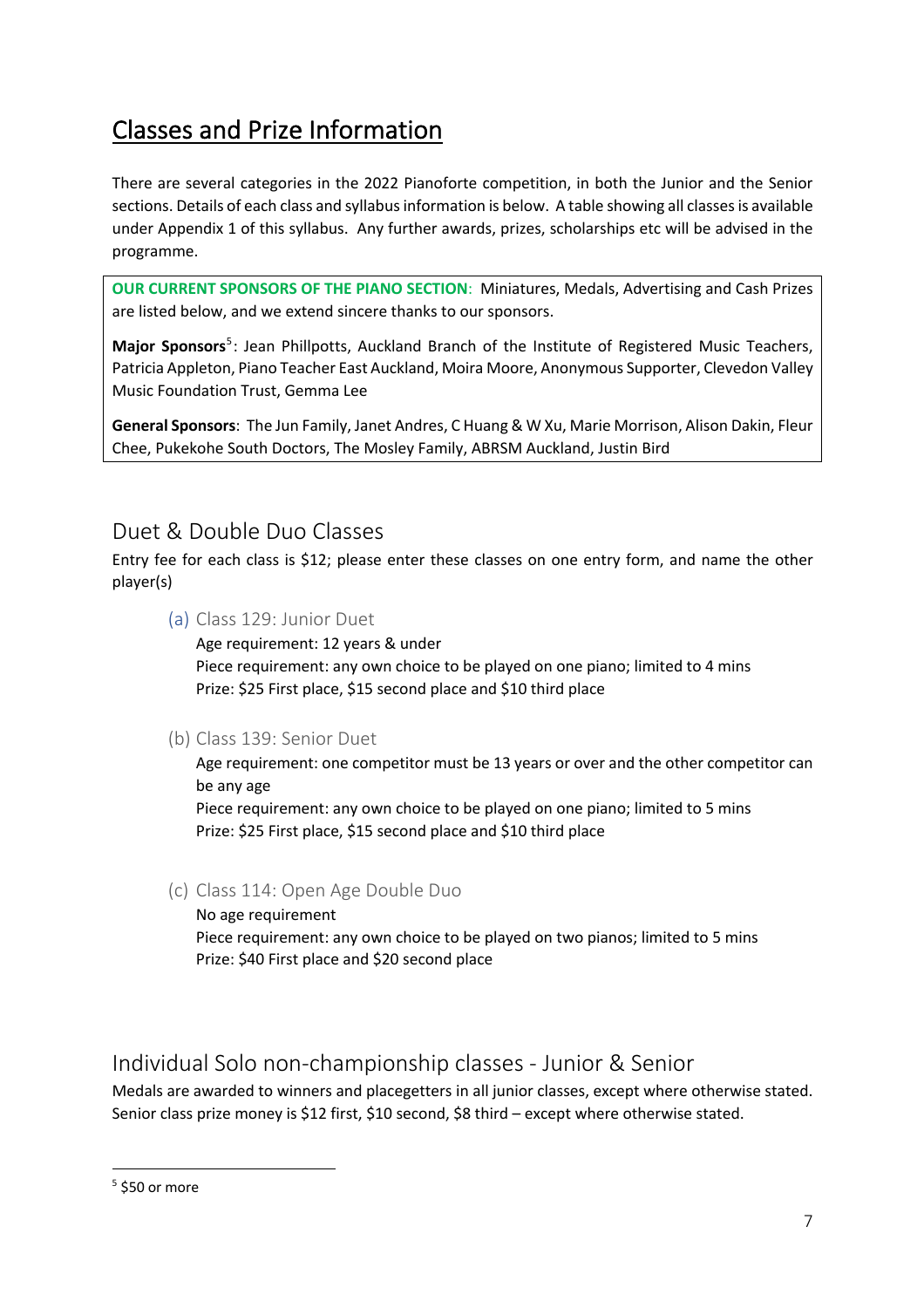#### Junior Section - 12 years & under

(a) Class 015

Age requirement: 7 years and under Piece requirement: any own choice; limited to 3 mins Prize: Xu Family Trophy to highest mark over Classes 015 and 115 (as below)

#### (b) Class 115

Age requirement: 8 years only Piece requirement: any own choice; limited to 3 mins Prize: Xu Family Trophy to highest mark over Classes 015 (as above) and 115

#### (c) Class 014

Age requirement: 9 years only Piece requirement: any own choice; limited to 3 mins

#### (d) Class 124: Popular Solo

Age requirement: 12 years and under Piece requirement: jazz, blues or novelty; limited to 3 mins Prize: R. L. H Challenge Cup (Small)

#### (e) Class 125: Junior Recital

Age requirement: 12 years and under Piece requirement: two or more contrasting pieces; limited to 6 mins Prize: The Jun Family Trophy and \$25 for first place, \$15 forsecond place and \$10 for third place

#### (f) Class 149: Classical Era

Age requirement: 12 years and under Piece requirement: classical era; see criteria on page 3 - limited to 4 mins Prize: SAPACS Jubilee Classical Award (special miniature trophy) for first place, medals for second and third places

#### (g) Class 126: New Zealand Composer

Age requirement: 12 years and under Piece requirement: New Zealand composer; limited to 3 mins Prize: R. L. H Challenge Cup (Large) to highest mark over Classes 126 and 136

#### (h) Class 127: Competitor's Own Composition

Age requirement: 12 years and under Piece requirement: competitor's own composition; limited to 3 mins (remember to provide a copy of the composition to the adjudicator)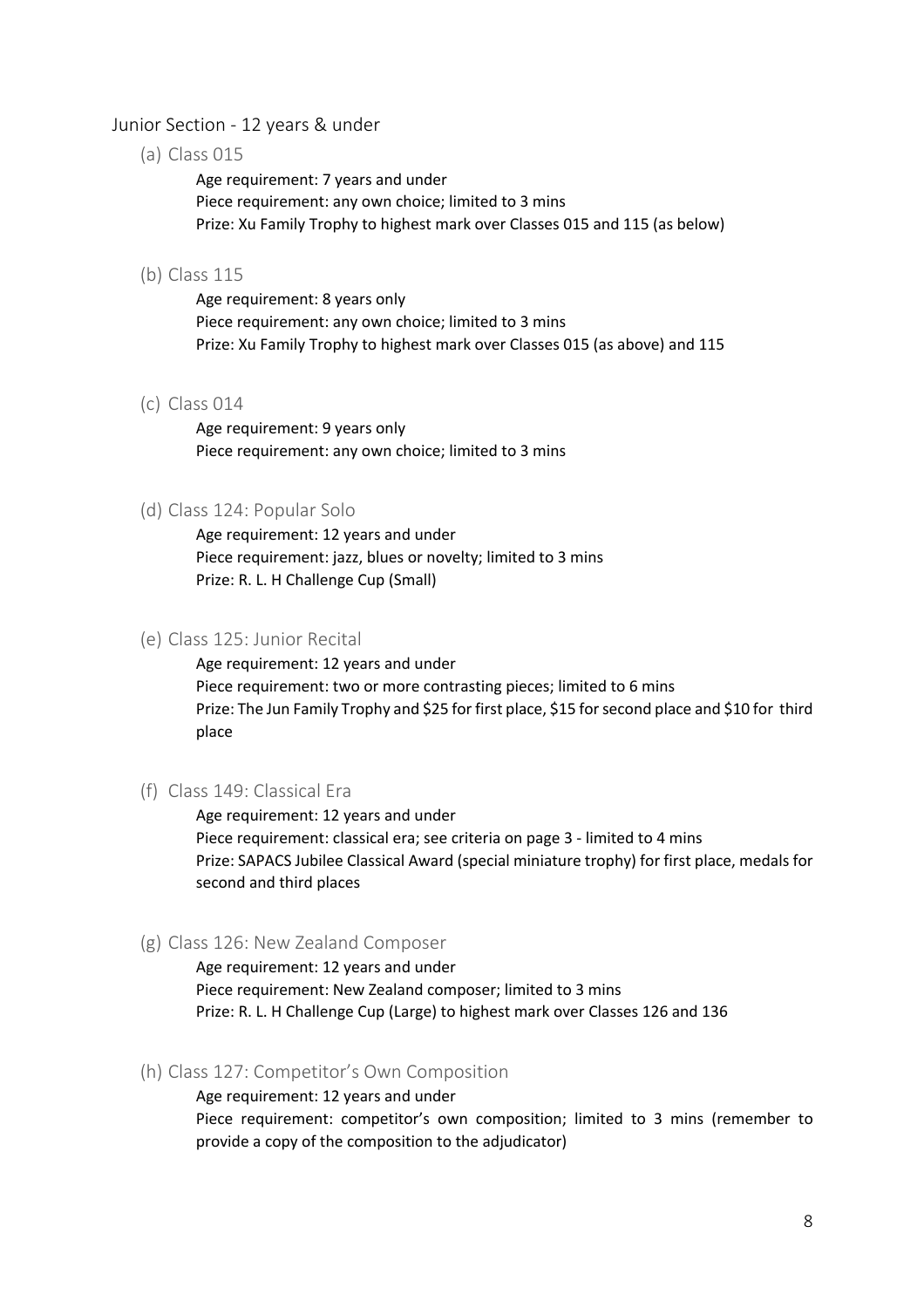(i) Class 128: One movement Sonatina or Sonata

Age requirement: 12 years and under Piece requirement: one movement Sonatina or Sonata; limited to 4 mins Prize: Jean Y. Phillpotts Trophy

#### Senior Section- 13 years & over

(a) Class 134: Popular Solo

Age requirement: 13 years and over Piece requirement: jazz, blues or novelty; limited to 4 mins Prize: K & J Farley Challenge Cup

#### (b) Class 136: New Zealand Composer

Age requirement: 13 years and over Piece requirement: New Zealand composer; limited to 4 mins Prize: R. L. H Challenge Cup (Large) to highest mark over Classes 126 and 136

#### (c) Class 137: Competitor's Own Composition

#### Age requirement: 13 years and over

Piece requirement: competitor's own composition; limited to 4 mins (remember to provide a copy of the composition to the adjudicator)

#### (d) Class 150: Classical Era

Age requirement: 13 years and over Piece requirement: classical era; for criteria please see page 3 - limited to 4 mins Prize: SAPACS Jubilee Classical Award (special miniature trophy) for first place, \$10 for second place and \$8 for third place

(e) Class 135: Intermediate Recital

Age requirement: 13, 14 and 15 years only Piece requirement: two or more contrasting pieces; limited to 10 mins Prize: The Roulston Challenge Cup and \$25 for first place, \$15 for second place and \$10 for third place

(f) Class 138: One movement Sonatina or Sonata (13-15 years)

Age requirement: 13, 14 and 15 years only Piece requirement: one movement Sonatina or Sonata; limited to 6 mins Prize: Jean Y. Phillpotts Trophy

(g) Class 143: One movement Sonatina or Sonata (16 years and over)

Age requirement: 16 years and over Piece requirement: one movement Sonatina or Sonata; limited to 8 mins Prize: Gwenneth Short Trophy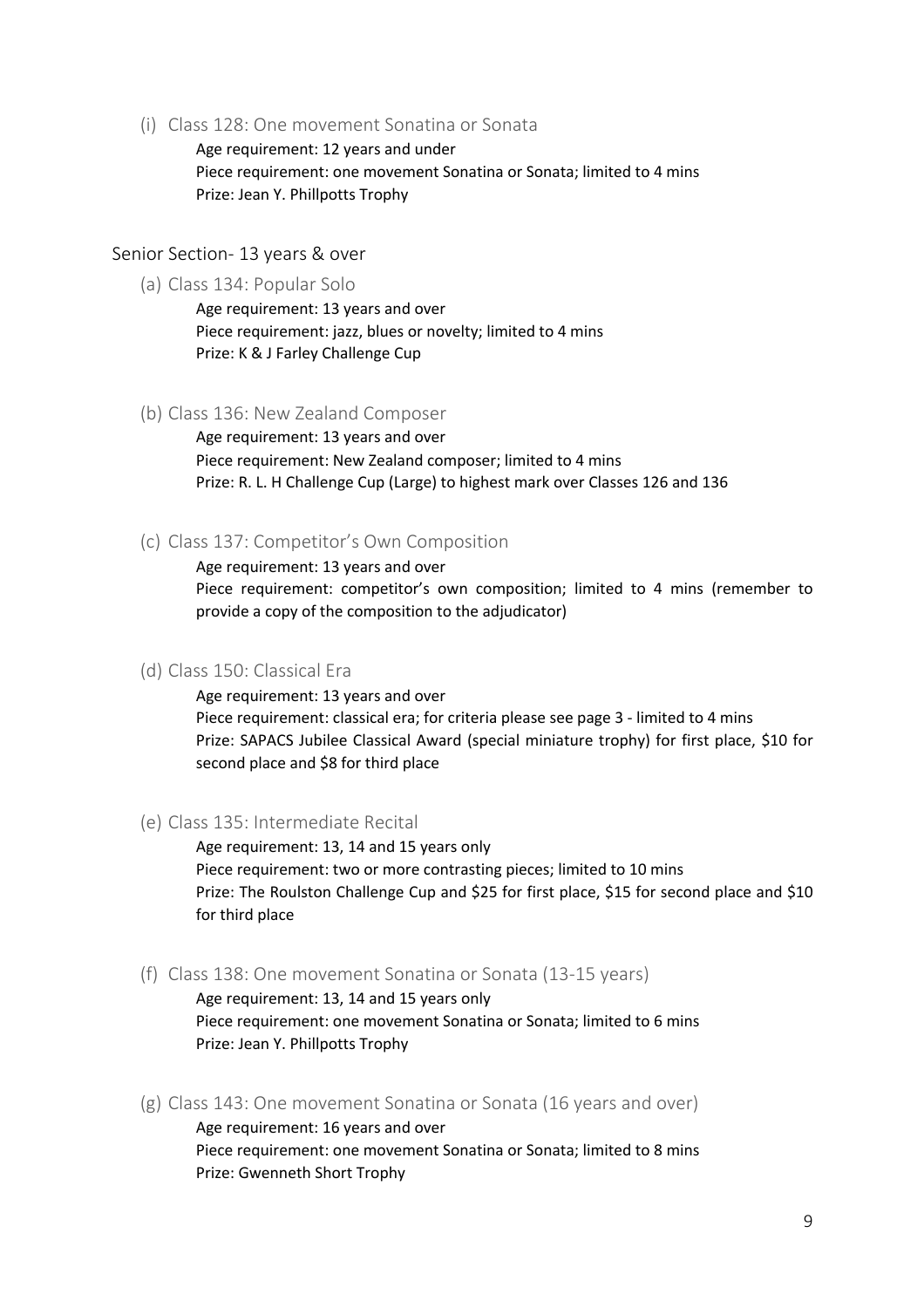### REGIONAL CLASSES

For competitors living in the former Franklin, Papakura, Manurewa Districts and Ardmore/ Clevedon, including wider rural area, but excluding all other areas of the former Manukau City. These awards are sponsored by the Clevedon Valley Music Foundation Trust to encourage local participation.

(a) Class 017: 12 years and under

Piece requirement: any own choice; limited to 3 mins Prize: \$25 and miniature trophy for first place

(b) Class 018: 13 years and over

Piece requirement: any own choice; limited to 4 mins Prize: \$50 and miniature trophy for first place

#### INDIVIDUAL SOLO CHAMPIONSHIP AGE GROUP CLASSES

You **must compete in all three classes below to be eligible for the championship**. However, you are permitted to enter just one or two of these classes if you don't wish to be considered for the championship. See also non-championship and restricted classes (if eligible) for further performance opportunities.

Medals are awarded to winners and placegetters in all junior classes. Senior class prize money is \$12 first, \$10 second, \$8 third – except where otherwise stated. There is a new trophy for Best Performance in a 20<sup>th</sup> Century to Present Day championship class (James McDowall MP Trophy). This will be awarded at the conclusion of Classes 119, 123, 133, 142 & 146.

(a) 9 years and under Championship

Class 117- Romantic or Impressionist Era Class 118- Baroque Era Class 119-20<sup>th</sup> Century to Present Day

Piece requirement: style as indicated in each class (see page 3 for criteria) and limited to 3 mins each class

Prize: Veale Challenge Cup for the most points combined from above classes; and the Whitehead Challenge Cup for the highest mark from Class 118 or 122 (as below)

(b) 10- and 11-years Championship

Class 121- Romantic or Impressionist Era Class 122- Baroque Era Class 123-20<sup>th</sup> Century to Present Day

Piece requirement: style as indicated in each class (see page 3 for criteria) and limited to 3 mins each class

Prize: Cooper and Curd Challenge Cup for the most points combined from above classes; and the Whitehead Challenge Cup for the highest mark from Class 118 (as above) or 122

(c) 12- and 13-years Championship

Class 131- Romantic or Impressionist Era Class 132- Baroque Era Class 133-20<sup>th</sup> Century to Present Day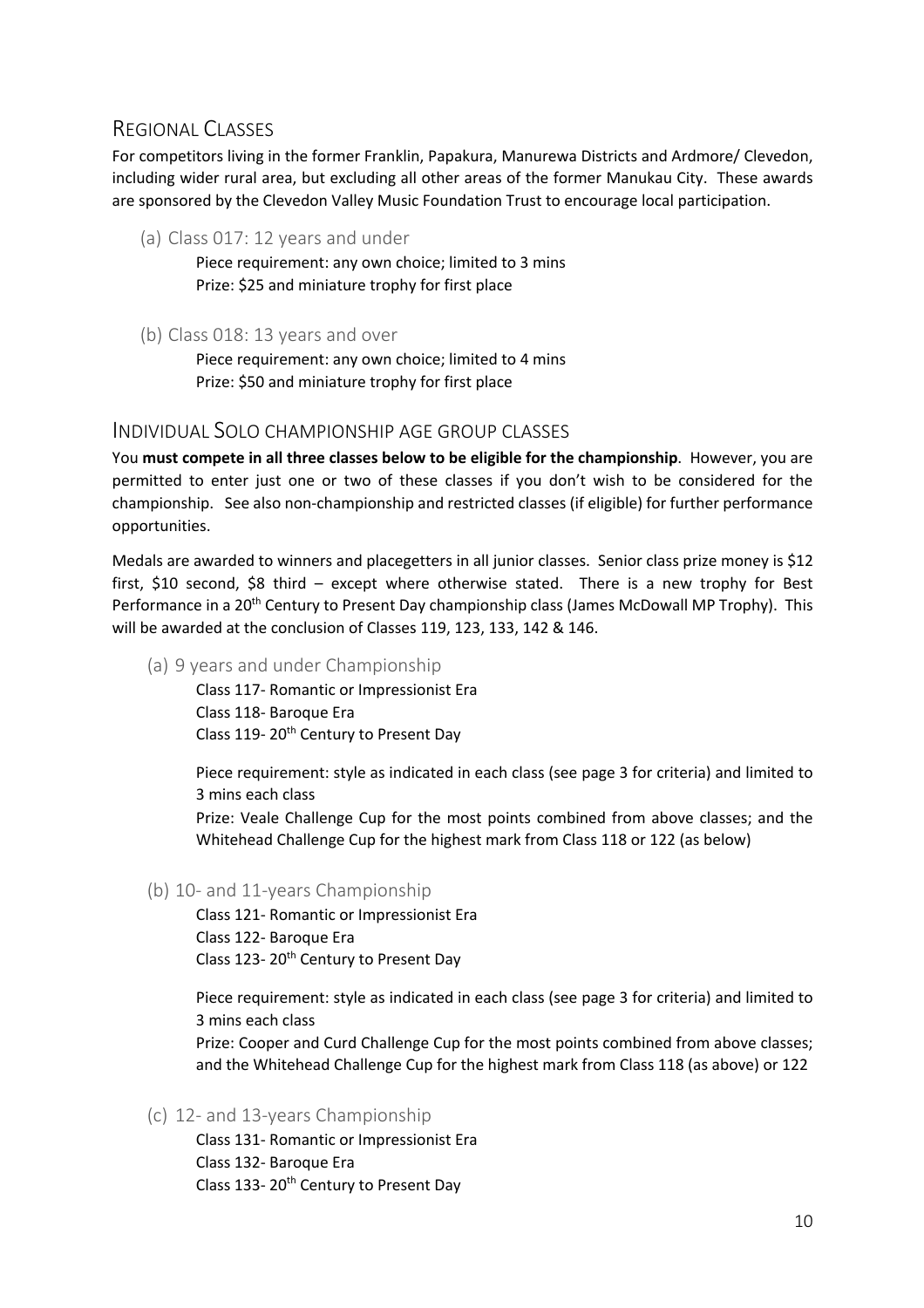Piece requirement: style as indicated in each class (see page 3 for criteria) and limited to 4 mins each class

Prize: Sutton Challenge Cup for the most points combined from above classes; and the Whitehead Challenge Cup for the highest mark from Class 132 or 141 (as below)

#### (d) 14- and 15-years Championship

Class 140- Romantic or Impressionist Era Class 141- Baroque Era Class 142-20<sup>th</sup> Century to Present Day

Piece requirement: style as indicated in each class (see page 3 for criteria) and limited to 5 mins each class

Prize: Gary Moore Challenge Cup for the most points combined from above classes; and the Whitehead Challenge Cup for the highest mark from Class 132 (as above) or 141

#### (e) 16 years and over Championship

Class 144- Romantic or Impressionist Era Class 145- Baroque Era Class 146-20<sup>th</sup> Century to Present Day

Piece requirement: style as indicated in each class (see page 3 for criteria) and limited to 6 mins each class

Prize: Prize Money for 16 Years & Over is \$25 first, \$15 second, \$10 third. Marie Morrison Challenge Cup for the most points combined from above Classes

#### RESTRICTED CLASSES

These classes are for **competitors who have not won a first placing before** at these or any similar pianoforte competition at any age. For example, if you won a  $1<sup>st</sup>$  placing at 8 years and are now 15 years, you must not play in **any** of the restricted classes. Medals are awarded to all winners and placegetters for the restricted classes.

(a) Class 013

Age requirement: 7 years and under Piece requirement: any own choice; limited to 3 mins

(b) Class 016

Age requirement: 8 years only Piece requirement: any own choice; limited to 3 mins

(c) Class 116

Age requirement: 9 years only Piece requirement: any own choice; limited to 3 mins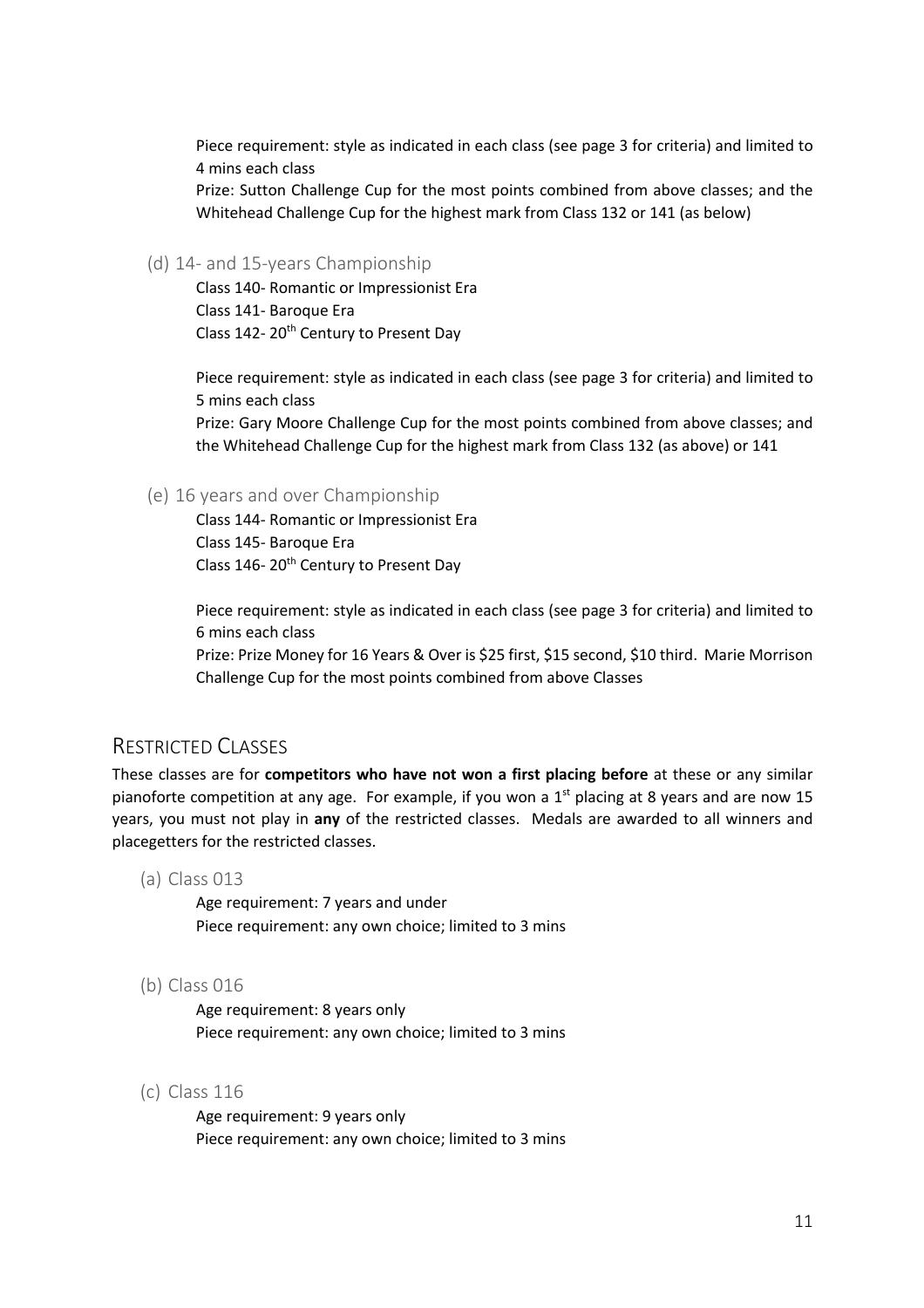(d) Class 120

Age requirement: 10 and 11 years only Piece requirement: any own choice; limited to 3 mins

(e) Class 130

Age requirement: 12 and 13 years only Piece requirement: any own choice; limited to 4 mins

(f) Class 147

Age requirement: 14 years and over Piece requirement: any own choice; limited to 5 mins

#### NOMINATION AWARD- CLASS 148

Please only enter this class if you are seeking a nomination and are committed to compete at the National Young Performer Awards, representing SAPACS in **Palmerston North on 21-23 October 2022**.

Requirement: Must compete in at least one other individual solo class Entry fee: \$16

Prize: \$300 and the Anna & Keith Miller Memorial Trophy for first place and \$150 for second place

#### Note for Class 148

- In submitting your entry, you have agreed to be available to complete at the National Final. The cash prize is to assist with your travel expenses. If you choose **not** to represent SAPACS at the National Final, you may be asked to return a portion of your cash prize, depending on the circumstances of your withdrawal.
- If you have accepted a nomination by another Society (or have already been nominated by SAPACS) for the Young Performer Award (for piano), you may not compete at SAPACS in the Nomination Award class. This is a PACANZ rule.
- Please advise us if you are withdrawing from the Nomination Award for any reason.
- Entry fees for the Nomination Award are not refundable unless the class is cancelled by SAPACS.

#### Some information about the National Young Performer Awards 2022 for Pianoforte

Age requirement: Between 15 to 21 years, as of 1 October 2022

Piece requirement: three contrasting pieces from different musical eras (i.e. Baroque, Classical, Romantic, Impressionist, 20<sup>th</sup> Century, 21<sup>st</sup> Century or Contemporary); limited to maximum 20 mins from the start of playing. There will be a total mark given for the complete programme. A penalty of 5 marks will be imposed if the time limit is exceeded by 30 seconds or more.

National finals: In the event of a large number of entries requiring a semi-final, competitors will be chosen based on their marks in the preliminary round. The number of semi-finalists is determined as per the NYPA rules 7.1- 7.2. Those competitors recalled will repeat their complete programme, as stated above.

Three finalists will be chosen for the Final Award concert and will perform one item from their original programme, as directed by the adjudicator.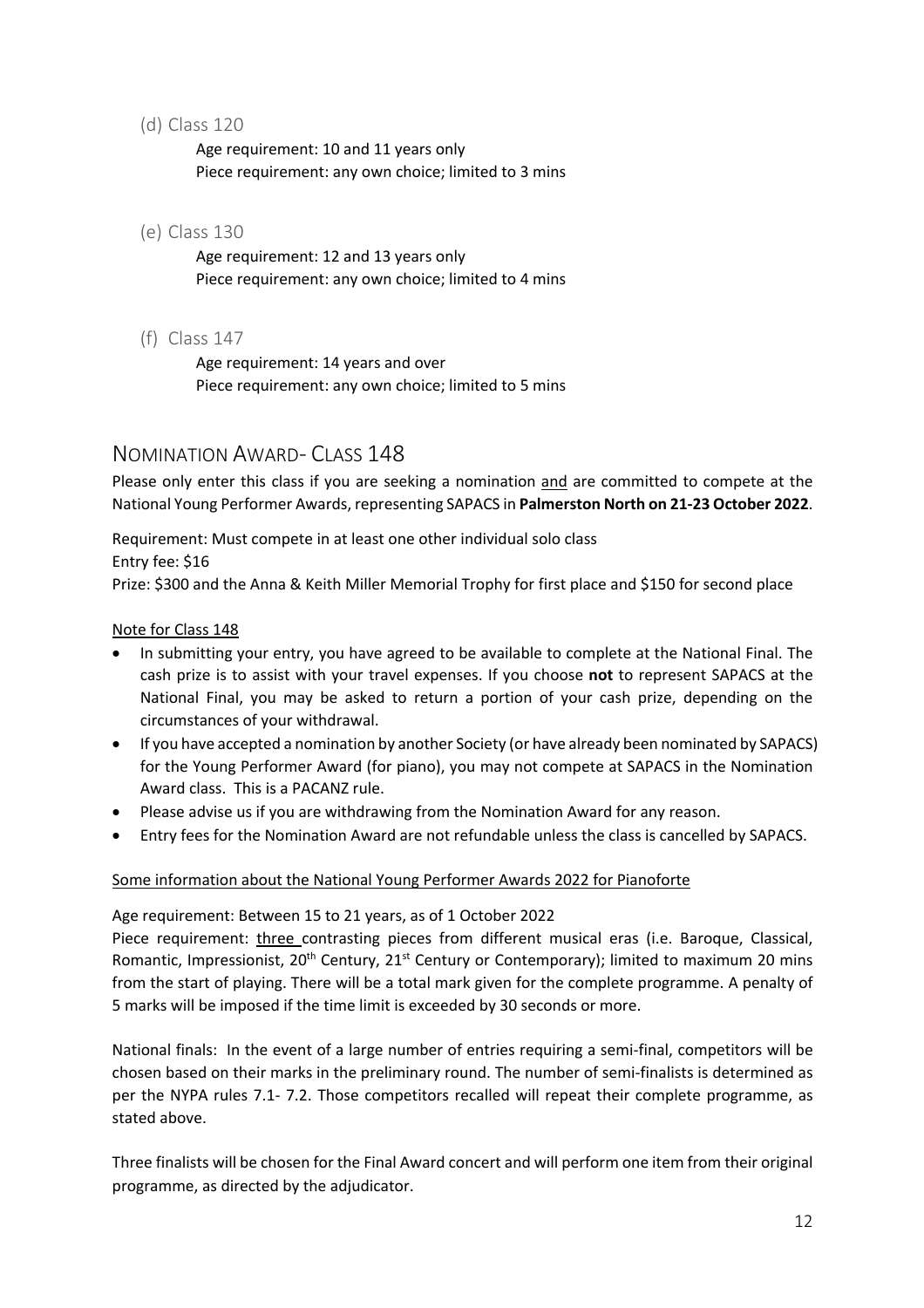#### Society Nomination

Each society that is a financial member of PACANZ, may nominate up to two competitors, who shall be selected by the adjudicator, based on a performance as above.

The adjudicator will determine that a competitor has displayed a sufficient standard of performance to competently represent that society at the National Finals. The standard required will be at the absolute discretion of the adjudicator but will include:

- A demonstration of adequate preparation
- An authority of performance
- A performance with a level of maturity commensurate with a national final competition of this age group.

If the adjudicator considers that a sufficient standard has **not** been reached by any competitor, then no nomination will be made.

The Nominating Society is responsible for paying part of the entry fee to the National Young Performer Awards (\$75 inc GST per Nominee). Each Nominee is responsible for paying the rest of the entry fee to the National Young Performer Awards (\$175.00 incl GST)

#### Direct Entry Nomination

If the adjudicator considers that more than two competitors have reached a sufficient standard the adjudicator may report to the committee that those competitors should be given the option of a direct entry nomination. The direct entry nominee will be responsible for paying the full entry fee of \$250.00 incl GST.

#### **Important**

For those competitors who hold cups or trophies from the 2021 competition. Please return the trophies, engraved with your name as the 2021 winner, at least 6 weeks prior to the commencement of your section this year. These can be returned to the convenor of your section or someone on our 'drop off' list. To obtain a 'drop off' list or for a courier address, please email lynda@sapacs.nz. Please do not post trophies.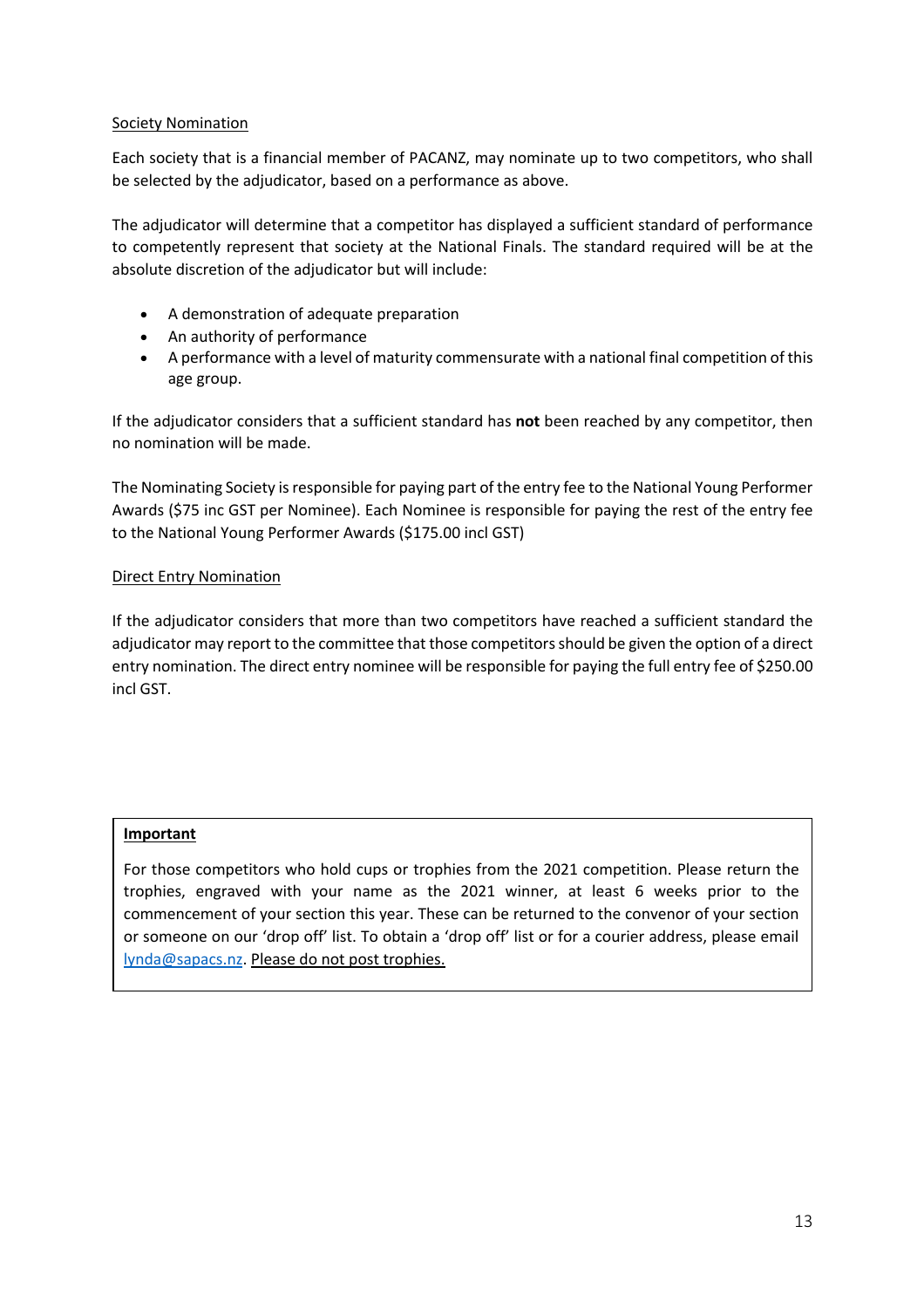# APPENDIX

| <b>Class category</b>                          | <b>Class code</b> | <b>Time</b><br>limit | Piece requirement (one piece unless<br>specified) | <b>Age requirement</b>                                                             | <b>Entry fee per class</b> |  |
|------------------------------------------------|-------------------|----------------------|---------------------------------------------------|------------------------------------------------------------------------------------|----------------------------|--|
| <b>Duet &amp; Double Duo</b><br><b>Classes</b> | Class 129         | 4 mins               | Own choice, played on one piano                   | Both competitors must be 12<br>years and under                                     | \$12                       |  |
|                                                | Class 139         | 5 mins               | Own choice, played on one piano                   | One competitor must be 13<br>years or over; the other<br>competitor can be any age |                            |  |
|                                                | Class 114         | 5 mins               | Own choice, played on two pianos                  | Any age                                                                            |                            |  |
| <b>Individual Solo</b>                         | Class 015         | 3 mins               | Own choice                                        | 7 years and under                                                                  | \$8                        |  |
| (non-championship)                             | <b>Class 115</b>  | 3 mins               | Own choice                                        | 8 years only and no younger                                                        |                            |  |
| <b>Classes-junior section</b>                  | Class 014         | 3 mins               | Own choice                                        | 9 years only and no younger                                                        |                            |  |
|                                                | Class 124         | 3 mins               | Jazz, blues, or novelty                           | 12 years and under                                                                 |                            |  |
|                                                | Class 125         | 6 mins               | Two contrasting pieces (junior recital)           |                                                                                    | \$12                       |  |
|                                                | Class 149         | 4 mins               | Classical era                                     |                                                                                    | \$8                        |  |
|                                                | Class 126         | 3 mins               | New Zealand composer                              |                                                                                    |                            |  |
|                                                | Class 127         | 3 mins               | Competitor's own composition                      |                                                                                    |                            |  |
|                                                | Class 128         | 4 mins               | One movement sonatina or sonata                   |                                                                                    |                            |  |
| <b>Individual Solo</b>                         | Class 134         | 4 mins               | Jazz, blues, or novelty                           | 13 years and over                                                                  |                            |  |
| (non-championship)                             | Class 136         | 4 mins               | New Zealand composer                              |                                                                                    |                            |  |
| <b>Classes-senior</b>                          | Class 137         | 4 mins               | Competitor's own composition                      |                                                                                    |                            |  |
| section                                        | Class 150         | 6 mins               | Classical era                                     |                                                                                    |                            |  |
|                                                | Class 135         | 10 mins              | Two contrasting pieces (intermediate recital)     | 13, 14 and 15 years                                                                | \$12                       |  |
|                                                | Class 138         | 6 mins               | One movement sonatina or sonata                   |                                                                                    | \$8                        |  |
|                                                | Class 143         | 8 mins               | One movement sonatina or sonata                   | 16 years and over                                                                  |                            |  |
| <b>Regional Classes</b>                        | Class 017         | 3 mins               | Own choice                                        | 12 years and under                                                                 |                            |  |
|                                                | Class 018         | 4 mins               | Own choice                                        | 13 years and over                                                                  |                            |  |
| <b>Individual Solo</b>                         | Class 117         | 3 mins               | Romantic/ Impressionist era                       | 9 years and under                                                                  |                            |  |
| <b>Championship Classes</b>                    | Class 118         | 3 mins               | Baroque era                                       |                                                                                    |                            |  |
|                                                | Class 119         | 3 mins               | 20 <sup>th</sup> Century to present day           |                                                                                    |                            |  |